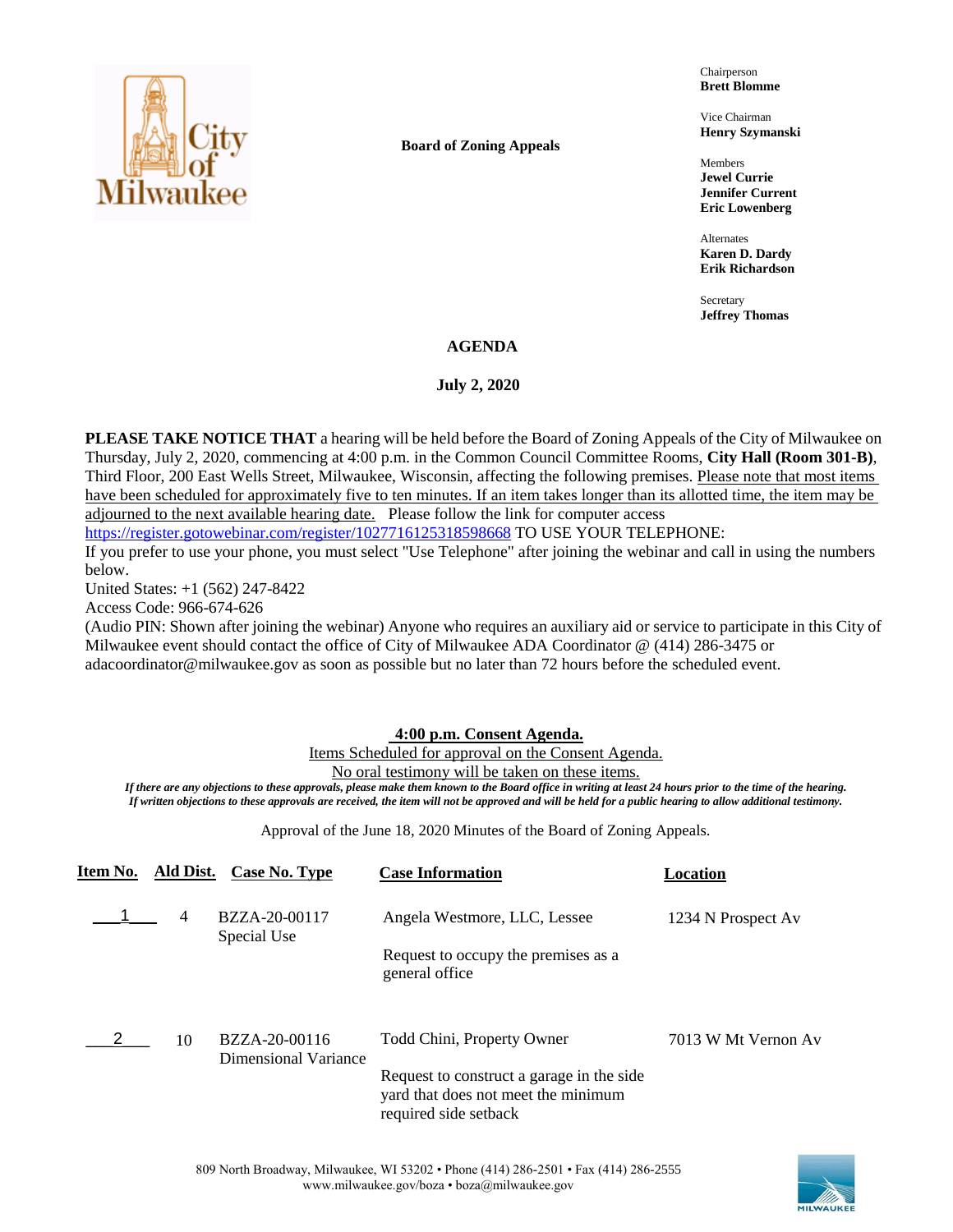|   | Board of Zoning Appeals, Hearing on Thursday, July 2, 2020 |                                         |                                                                                                                                                                                                                                                                                                                                                                |                    |  |  |  |
|---|------------------------------------------------------------|-----------------------------------------|----------------------------------------------------------------------------------------------------------------------------------------------------------------------------------------------------------------------------------------------------------------------------------------------------------------------------------------------------------------|--------------------|--|--|--|
|   |                                                            | <u>Item No. Ald Dist. Case No. Type</u> | <b>Case Information</b>                                                                                                                                                                                                                                                                                                                                        | Location           |  |  |  |
|   |                                                            |                                         | 4:00 p.m. Administrative Review.<br>Items Scheduled for consideration and action by the Board in Administrative Review.<br>No oral testimony will be taken on these items.                                                                                                                                                                                     |                    |  |  |  |
| 3 | 6                                                          | <b>BZAP-19-00003</b><br>Appeal of Order | Earl Grunewald, Property Owner<br>Request to appeal an order from the<br>Department of Neighborhood Services<br>stating that all areas used for the parking<br>of motor vehicles or trailers or light or<br>heavy motor vehicle storage shall have<br>paved or approved surfaces and that the<br>premises is being occupied as an outdoor<br>salvage operation | 4117 N Richards St |  |  |  |

## **4:30 p.m. Public Hearings.**

|   | 4 | BZZA-20-00065<br>Special Use,<br>Dimensional Variance  | 898 MU, LLC, Property Owner<br>Request to occupy the premises as a<br>sorority house that does not meet the<br>minimum required number of parking<br>spaces  | 853 N 16Th St      |
|---|---|--------------------------------------------------------|--------------------------------------------------------------------------------------------------------------------------------------------------------------|--------------------|
| 5 | 5 | BZZA-20-00136<br>Use Variance,<br>Dimensional Variance | School Sisters of Notre Dame,<br><b>Property Owner</b><br>Request to construct a multi-family<br>dwelling that uses stone cladding as a<br>building material | 9525 W Burleigh Pk |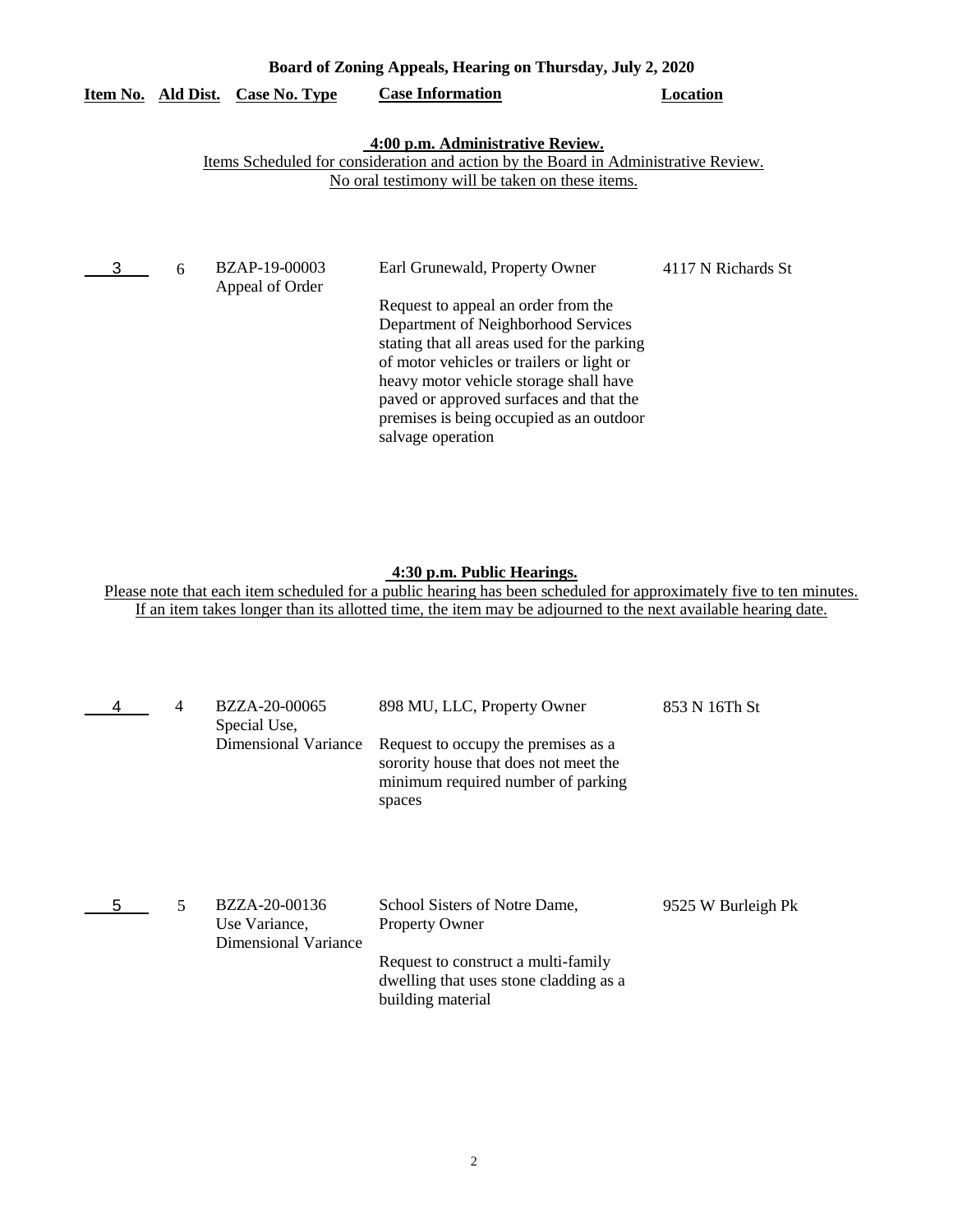| Item No. Ald Dist.                                                                                                                                                                                                                                                            |   | <b>Case No. Type</b>          | <b>Case Information</b>                                                                                                                                                   | <b>Location</b>           |  |  |  |
|-------------------------------------------------------------------------------------------------------------------------------------------------------------------------------------------------------------------------------------------------------------------------------|---|-------------------------------|---------------------------------------------------------------------------------------------------------------------------------------------------------------------------|---------------------------|--|--|--|
| 4:30 p.m. Public Hearings (continued)<br>Please note that each item scheduled for a public hearing has been scheduled for approximately five to ten minutes.<br>If an item takes longer than its allotted time, the item may be adjourned to the next available hearing date. |   |                               |                                                                                                                                                                           |                           |  |  |  |
| 6                                                                                                                                                                                                                                                                             | 6 | BZZA-20-00062<br>Special Use  | Hollywoodz Childcare Center, LLC,<br>Property Owner                                                                                                                       | 1234 W Burleigh St        |  |  |  |
|                                                                                                                                                                                                                                                                               |   |                               | Request to occupy the premises as a day<br>care center for 50 children per shift<br>infant - 13 years of age, operating<br>Monday - Saturday from 5:00<br>a.m. - midnight |                           |  |  |  |
|                                                                                                                                                                                                                                                                               | 6 | BZZA-20-00078<br>Use Variance | Good Land Properties, LLC,<br>Property Owner                                                                                                                              | 529 E Locust St           |  |  |  |
|                                                                                                                                                                                                                                                                               |   |                               | Request to occupy the premises as a<br>multi-family dwelling                                                                                                              |                           |  |  |  |
| 8                                                                                                                                                                                                                                                                             | 6 | BZZA-20-00030<br>Special Use  | Lockett Enterpises LLC DBA<br>Behavioral Services, Lessee                                                                                                                 | 4111 N Port Washington Av |  |  |  |
|                                                                                                                                                                                                                                                                               |   |                               | Request to occupy the premises as a<br>social service facility                                                                                                            |                           |  |  |  |

**Board of Zoning Appeals, Hearing on Thursday, July 2, 2020** 

#### **5:00 p.m. Public Hearings.**

| 9  |   | BZZA-20-00005<br>Special Use | Amazing Mays Child Care, LLC,<br><b>Property Owner</b>                                                                                                             | 4850 W Fond Du Lac Av |
|----|---|------------------------------|--------------------------------------------------------------------------------------------------------------------------------------------------------------------|-----------------------|
|    |   |                              | Request to occupy the premises as a day<br>care center for 115 children per shift<br>infant - 13 years of age, operating<br>Monday - Saturday 5:00 a.m. - midnight |                       |
| 10 | 8 | BZZA-20-00070<br>Special Use | Arandas Auto Body & Sales, LLC,<br>Lessee                                                                                                                          | 2725 W Hayes Av       |
|    |   |                              | Request to continue occupying the<br>premises as a light motor vehicle sales<br>facility                                                                           |                       |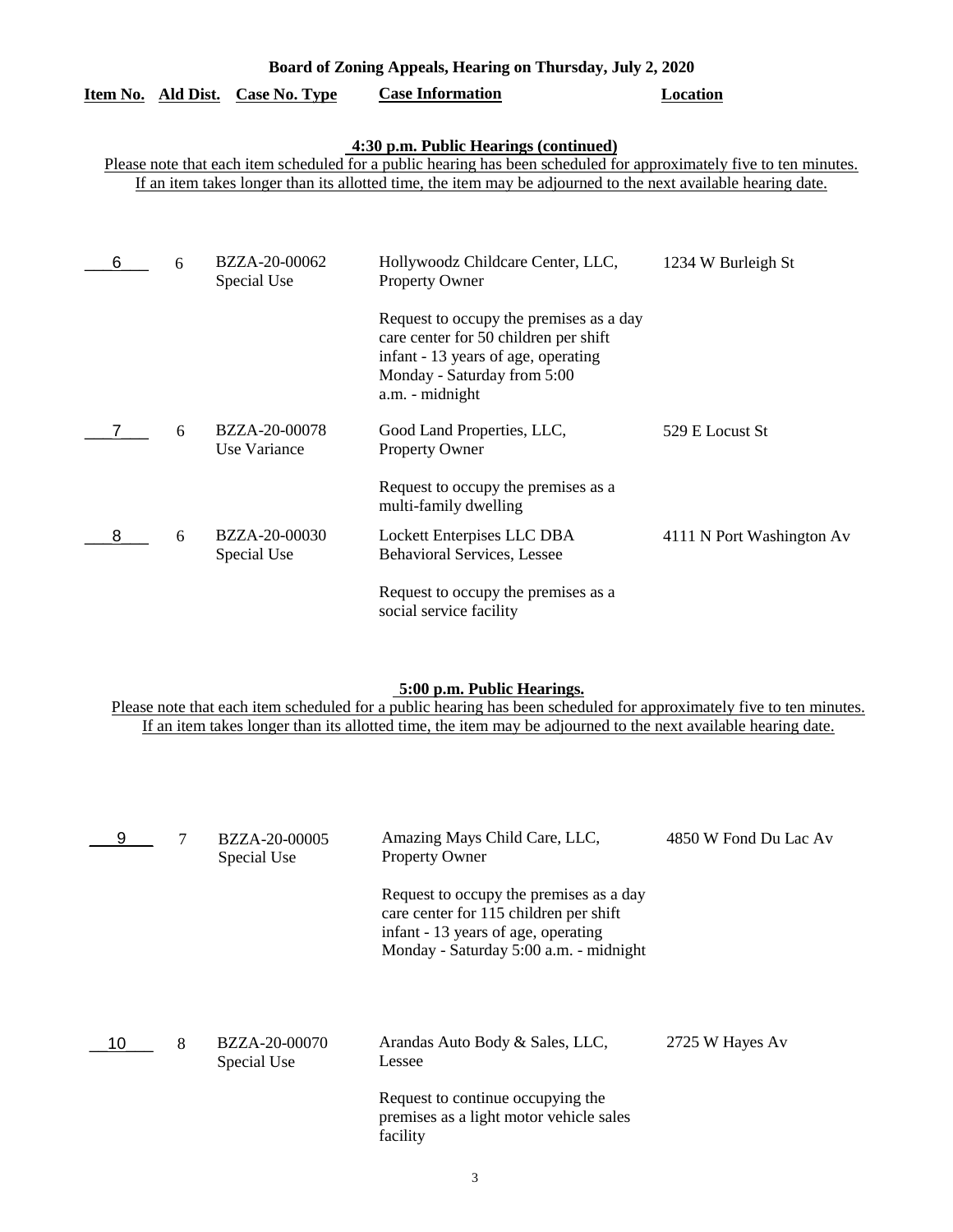| Board of Zoning Appeals, Hearing on Thursday, July 2, 2020 |   |                                                              |                                                                                                                                                                                                                                                                                                                                     |                       |  |  |  |
|------------------------------------------------------------|---|--------------------------------------------------------------|-------------------------------------------------------------------------------------------------------------------------------------------------------------------------------------------------------------------------------------------------------------------------------------------------------------------------------------|-----------------------|--|--|--|
| Item No. Ald Dist.                                         |   | <b>Case No. Type</b>                                         | <b>Case Information</b>                                                                                                                                                                                                                                                                                                             | <b>Location</b>       |  |  |  |
|                                                            |   |                                                              | 5:00 p.m. Public Hearings (continued)<br>Please note that each item scheduled for a public hearing has been scheduled for approximately five to ten minutes.<br>If an item takes longer than its allotted time, the item may be adjourned to the next available hearing date.                                                       |                       |  |  |  |
| 11                                                         | 8 | BZZA-20-00072<br>Special Use                                 | Arandas Auto Body & Sales, LLC,<br>Lessee                                                                                                                                                                                                                                                                                           | 2740 W Forest Home Av |  |  |  |
|                                                            |   |                                                              | Request to occupy the premises as a light<br>motor sales facility (to be operated in<br>conjunction with 2725 W. Hayes Av.)                                                                                                                                                                                                         |                       |  |  |  |
| 12                                                         | 8 | BZZA-20-00089<br>Special Use                                 | 4 Season Auto, LLC, Lessee                                                                                                                                                                                                                                                                                                          | 1911 W Mitchell St    |  |  |  |
|                                                            |   |                                                              | Request to occupy the premises as a light<br>motor vehicle sales facility and hand car<br>wash                                                                                                                                                                                                                                      |                       |  |  |  |
| 13                                                         | 8 | BZZA-20-00125<br>Special Use,<br><b>Dimensional Variance</b> | United Community Center,<br>Property Owner                                                                                                                                                                                                                                                                                          | 2000 S Muskego Av     |  |  |  |
|                                                            |   |                                                              | Request to occupy the premises as a<br>principal use parking lot without the<br>minimum required landscaping<br>(temporary use for UCC employees and<br>neighborhood residents during<br>construction at 2130 W. Becher St.)                                                                                                        |                       |  |  |  |
| 14                                                         | 8 | BZZA-20-00126<br>Special Use                                 | United Community Center,<br><b>Property Owner</b>                                                                                                                                                                                                                                                                                   | 2130 W Becher St      |  |  |  |
|                                                            |   |                                                              | Request to expand the Board-approved<br>day care center to include a second floor<br>addition increasing the number of<br>children from 200 per shift to 368<br>children per shift, and continue<br>occupying the premises as a day care for<br>children infant - 4 years of age operating<br>Monday - Friday 6:00 a.m. - 6:00 p.m. |                       |  |  |  |

### **5:30 p.m. Public Hearings.**

| $\_$ 15 $\_$ | BZZA-20-00076<br>Special Use | Thee Visual Factory, LLC, Lessee                                                                    | 7319 W Dean Rd |
|--------------|------------------------------|-----------------------------------------------------------------------------------------------------|----------------|
|              |                              | Request to occupy the premises as a<br>business service facility and personal<br>instruction school |                |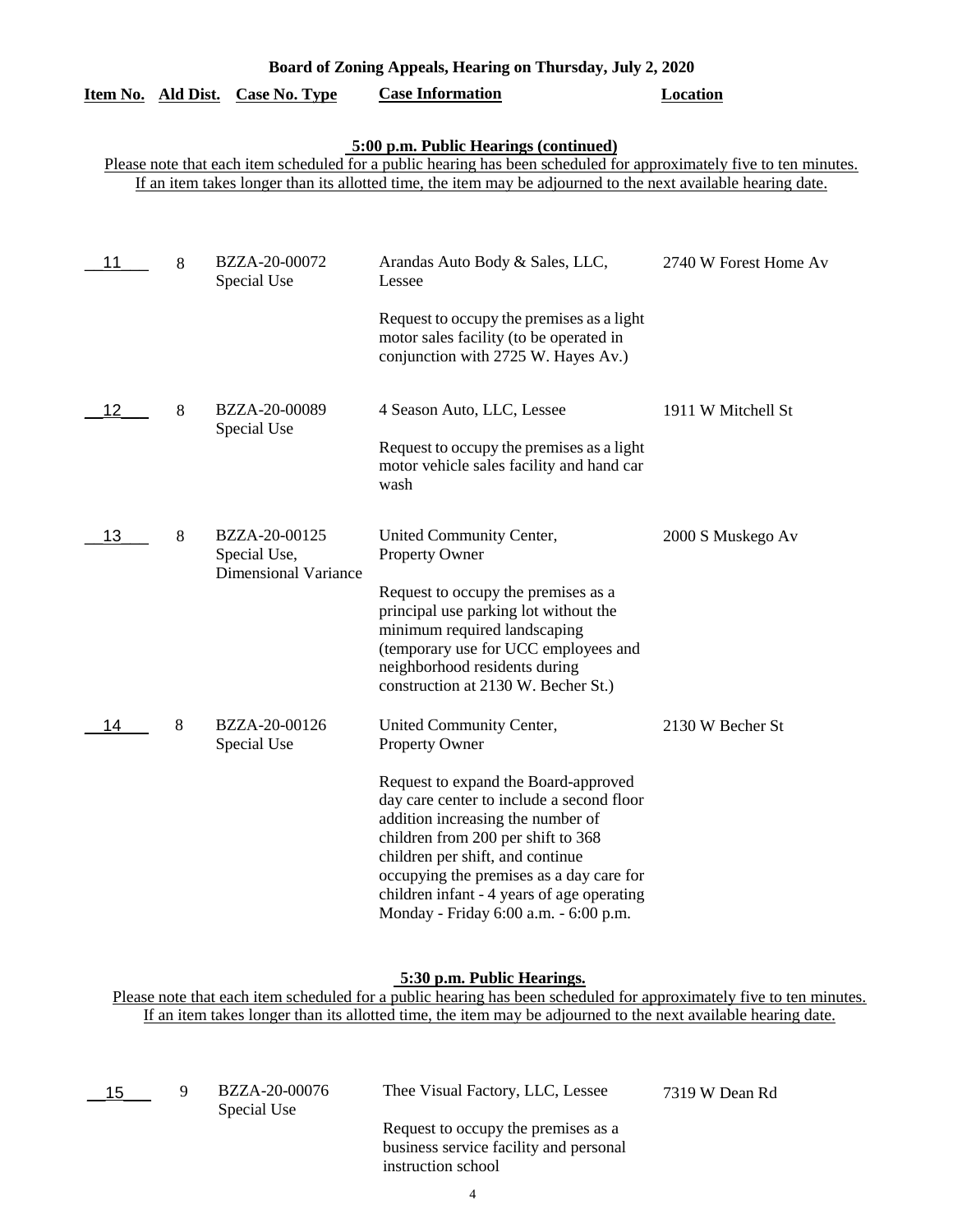|    |   |                                              | Board of Zoning Appeals, Hearing on Thursday, July 2, 2020                                                                                                                                                                                                                    |                     |
|----|---|----------------------------------------------|-------------------------------------------------------------------------------------------------------------------------------------------------------------------------------------------------------------------------------------------------------------------------------|---------------------|
|    |   | <u>Item No. Ald Dist. Case No. Type</u>      | <b>Case Information</b>                                                                                                                                                                                                                                                       | Location            |
|    |   |                                              | 5:30 p.m. Public Hearings (continued)<br>Please note that each item scheduled for a public hearing has been scheduled for approximately five to ten minutes.<br>If an item takes longer than its allotted time, the item may be adjourned to the next available hearing date. |                     |
| 16 | 9 | BZZA-20-00037<br><b>Dimensional Variance</b> | Outdoor Lighting Construction Co., Inc., 8628 W Calumet Rd<br>Property Owner<br>Request to occupy a portion of the<br>premises as an outdoor storage facility<br>(permitted) that does not meet the<br>minimum required screening                                             |                     |
|    | 9 | BZZA-20-00087<br>Special Use                 | Fiji Motors, LLC, Property Owner<br>Request to occupy the premises as a light<br>motor vehicle sales facility                                                                                                                                                                 | 6922 W Good Hope Rd |

| 12. | BZZA-20-00059<br>Use Variance | Nimius, Lessee                                                          | 936 W Greenfield Av                                   |
|-----|-------------------------------|-------------------------------------------------------------------------|-------------------------------------------------------|
|     |                               | Request to occupy the premises as a<br>contractor's shop                |                                                       |
| 12  | BZZA-20-00006                 | MC Autobody, LLC, Lessee                                                | 1711 W Pierce St                                      |
|     |                               | Request to add an outdoor salvage<br>operation and continue occupying a |                                                       |
|     |                               | vehicle repair facility and light motor                                 |                                                       |
|     |                               | vehicle body shop (this is a new                                        |                                                       |
|     |                               | Special Use                                                             | portion of the premises as a light motor<br>operator) |

# **6:00 p.m. Public Hearings.**

| 20 | 13 | BZZA-19-00485<br>Special Use | Kar-X Auto Sales, LLC, Lessee            | 1101 W Boden Ct |
|----|----|------------------------------|------------------------------------------|-----------------|
|    |    |                              | Request to add a light motor vehicle     |                 |
|    |    |                              | body shop and continue occupying a       |                 |
|    |    |                              | portion of the premises as a light motor |                 |
|    |    |                              | vehicle sales facility                   |                 |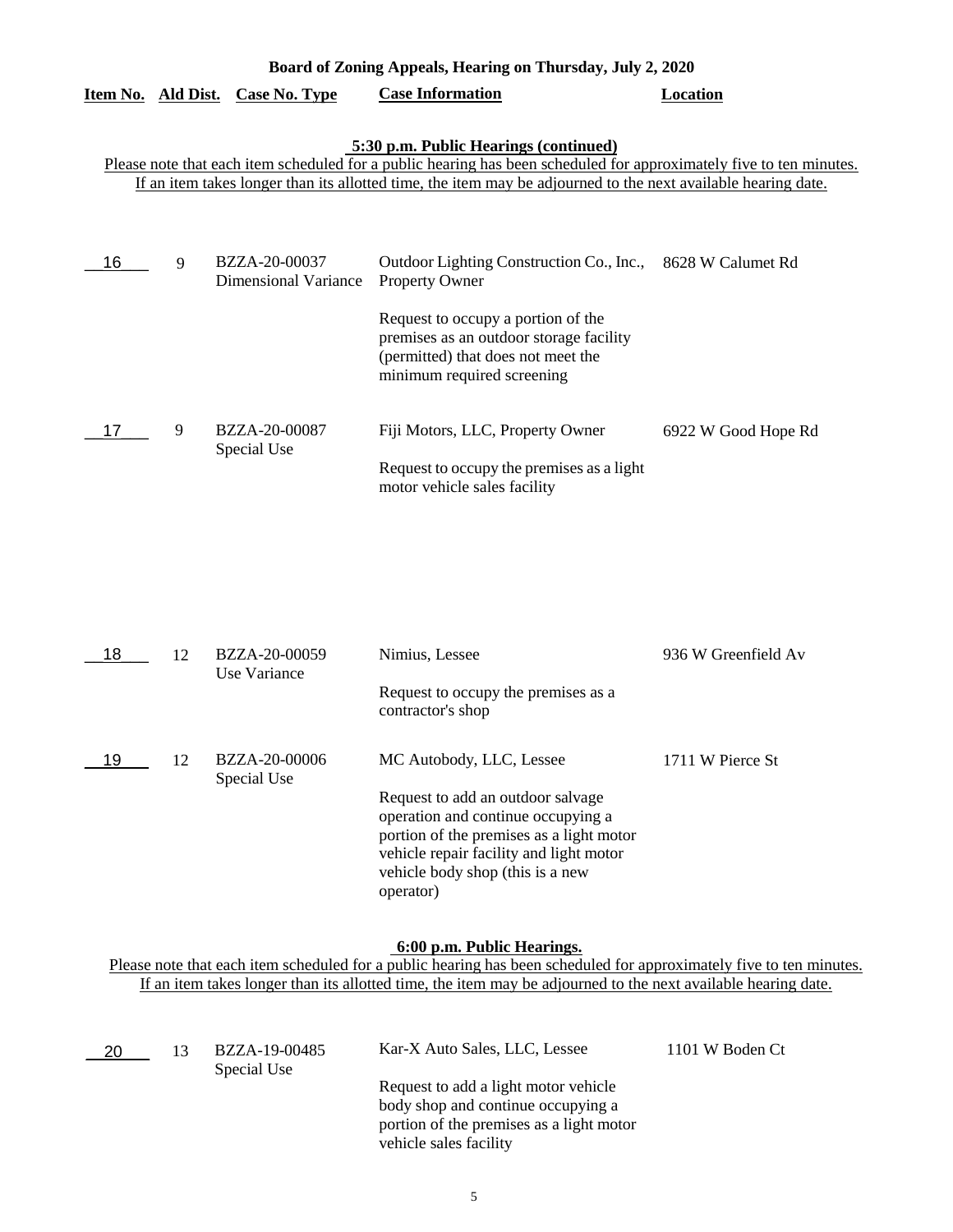|  |  |  | Board of Zoning Appeals, Hearing on Thursday, July 2, 2020 |  |  |  |
|--|--|--|------------------------------------------------------------|--|--|--|
|  |  |  |                                                            |  |  |  |

| Item No. Ald Dist. Case No. Type | <b>Case Information</b> | Location |
|----------------------------------|-------------------------|----------|
|----------------------------------|-------------------------|----------|

## **6:00 p.m. Public Hearings (continued)**

Please note that each item scheduled for a public hearing has been scheduled for approximately five to ten minutes. If an item takes longer than its allotted time, the item may be adjourned to the next available hearing date.

| 21 | 13 | BZZA-20-00103<br>Special Use                 | Lyft, Inc., Lessee<br>Request to occupy the premises as a light<br>motor vehicle rental facility (this is a<br>new operator)                                                                                                                            | 550 W Grange Av |
|----|----|----------------------------------------------|---------------------------------------------------------------------------------------------------------------------------------------------------------------------------------------------------------------------------------------------------------|-----------------|
| 22 | 13 | BZZA-20-00094<br>Special Use                 | Lyon Realty, LLC, Lessee<br>Request to continue occupying the<br>premises as a general office (real estate<br>office)                                                                                                                                   | 3479 S 15Th Pl  |
| 23 | 13 | BZZA-20-00124<br><b>Dimensional Variance</b> | Kelsy-Ann Hayes, Property Owner<br>Request to continue to allow a<br>free-standing sign that exceeds the<br>maximum allowed height and the<br>maximum allowed display area, and<br>allow a canopy sign that exceeds the<br>maximum allowed display area | 6331 S 13Th St  |
| 24 | 13 | BZZA-20-00132<br>Special Use                 | Sixteenth Street Community Health<br>Centers, Inc., Property Owner<br>Request to continue occupying the<br>premises as a health clinic                                                                                                                  | 4570 S 27Th St  |
| 25 | 13 | BZZA-20-00131<br>Special Use                 | <b>Sixteenth Street Community Health</b><br>Centers, Inc., Property Owner<br>Request to occupy the premises as a<br>principal use parking lot (to be used in<br>conjunction with the health clinic at<br>4570 S. 27th St.)                              | 4560 S 27Th St  |

**6:30 p.m. Public Hearings.**

| 26 | 13 | BZZA-20-00130<br>Special Use | Future III, LLC dba Griffin Hub,<br><b>Property Owner</b>             | 5700 S 27Th St |
|----|----|------------------------------|-----------------------------------------------------------------------|----------------|
|    |    |                              | Request to expand the Board-approved<br>light motor vehicle sales lot |                |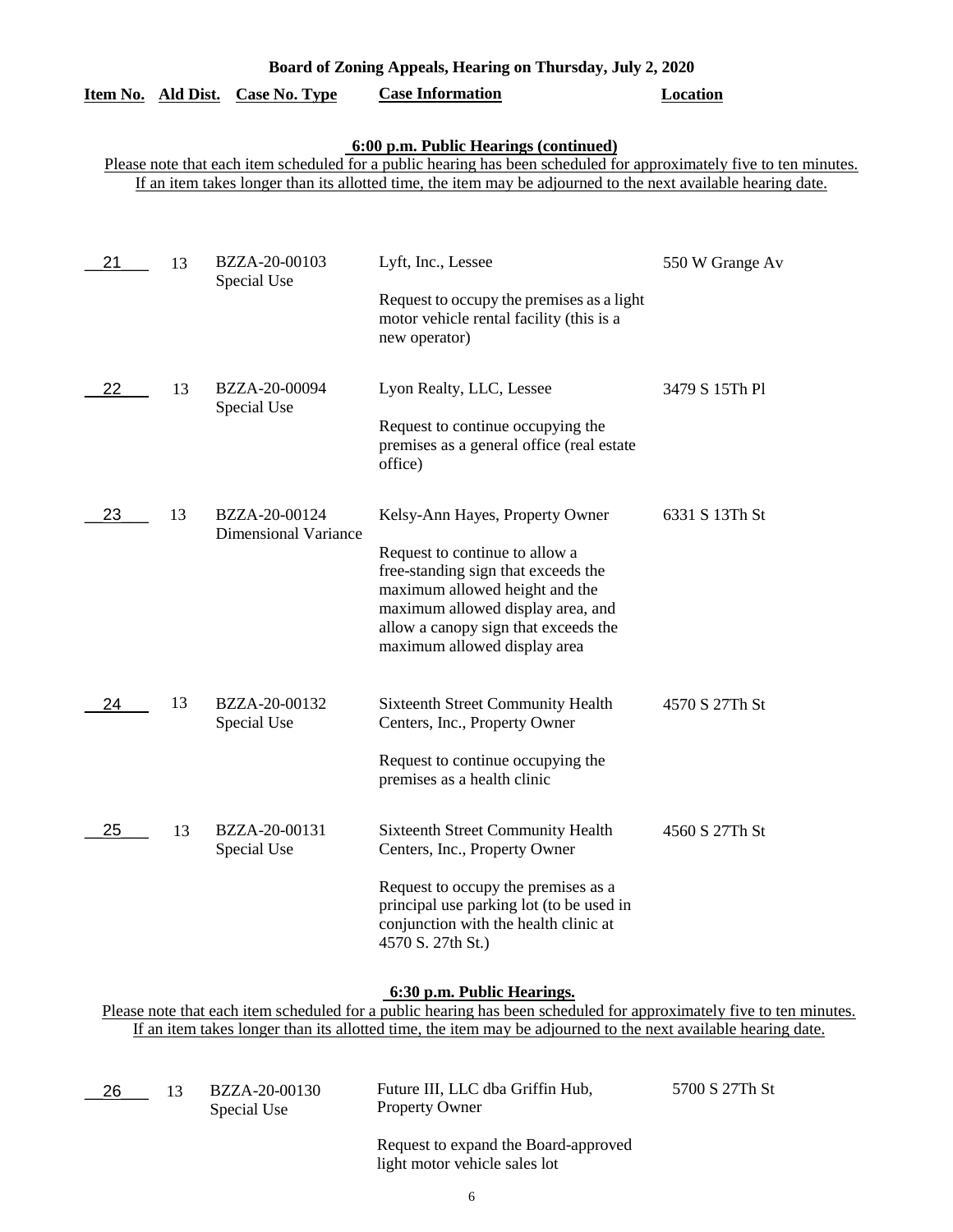|                                                                                                                                                                                                                                                                               |    | Item No. Ald Dist. Case No. Type             | <b>Case Information</b>                                                                                                                                                                                                                                                                                                                                                                        | <b>Location</b>    |  |
|-------------------------------------------------------------------------------------------------------------------------------------------------------------------------------------------------------------------------------------------------------------------------------|----|----------------------------------------------|------------------------------------------------------------------------------------------------------------------------------------------------------------------------------------------------------------------------------------------------------------------------------------------------------------------------------------------------------------------------------------------------|--------------------|--|
| 6:30 p.m. Public Hearings (continued)<br>Please note that each item scheduled for a public hearing has been scheduled for approximately five to ten minutes.<br>If an item takes longer than its allotted time, the item may be adjourned to the next available hearing date. |    |                                              |                                                                                                                                                                                                                                                                                                                                                                                                |                    |  |
| 27                                                                                                                                                                                                                                                                            | 14 | BZZA-20-00028<br><b>Dimensional Variance</b> | Jennifer Bartolotta, Property Owner<br>Request to construct an attached garage<br>and fence located in the front the yard of<br>the premises                                                                                                                                                                                                                                                   | 2957 S Superior St |  |
| 28                                                                                                                                                                                                                                                                            | 14 | BZZA-20-00052<br>Special Use                 | Tire Rescue on the Go, LLC, Lessee<br>Request to occupy the premises as a light<br>motor vehicle repair facility                                                                                                                                                                                                                                                                               | 2806 S 13Th St     |  |
| 29                                                                                                                                                                                                                                                                            | 15 | BZZA-20-00022<br>Special Use                 | Big-A-Low Babies Learning Center,<br>LLC, Lessee<br>Request to increase the hours of<br>operation from 6:00 a.m. - midnight to<br>5:30 a.m. - midnight, decrease the<br>number of children from 50 to 45<br>children per shift, and continue<br>occupying the premises as a daycare<br>center for children infant - 12 years of<br>age operating Monday - Saturday (this is<br>a new operator) | 3933 W Center St   |  |
| $\overline{30}$                                                                                                                                                                                                                                                               | 15 | BZZA-20-00047<br>Special Use                 | Emerging Scholars Learing Center,<br>LLC, Lessee<br>Request to continue occupying a portion<br>of the premises as a day care center for<br>30 children per shift 2 - 12 years of age,<br>operating Monday - Friday 6:00<br>a.m. - midnight (this is a new operator)                                                                                                                            | 1115 N 35Th St     |  |

**Board of Zoning Appeals, Hearing on Thursday, July 2, 2020** 

# **7:00 p.m. Public Hearings (continued)**

| - 31 | BZZA-20-00002<br>Use Variance | Design Kitchens & Remodeling, LLC,<br><b>Property Owner</b>           | 1314 W Olive St |
|------|-------------------------------|-----------------------------------------------------------------------|-----------------|
|      |                               | Request to occupy a portion of the<br>premises as a contractor's shop |                 |